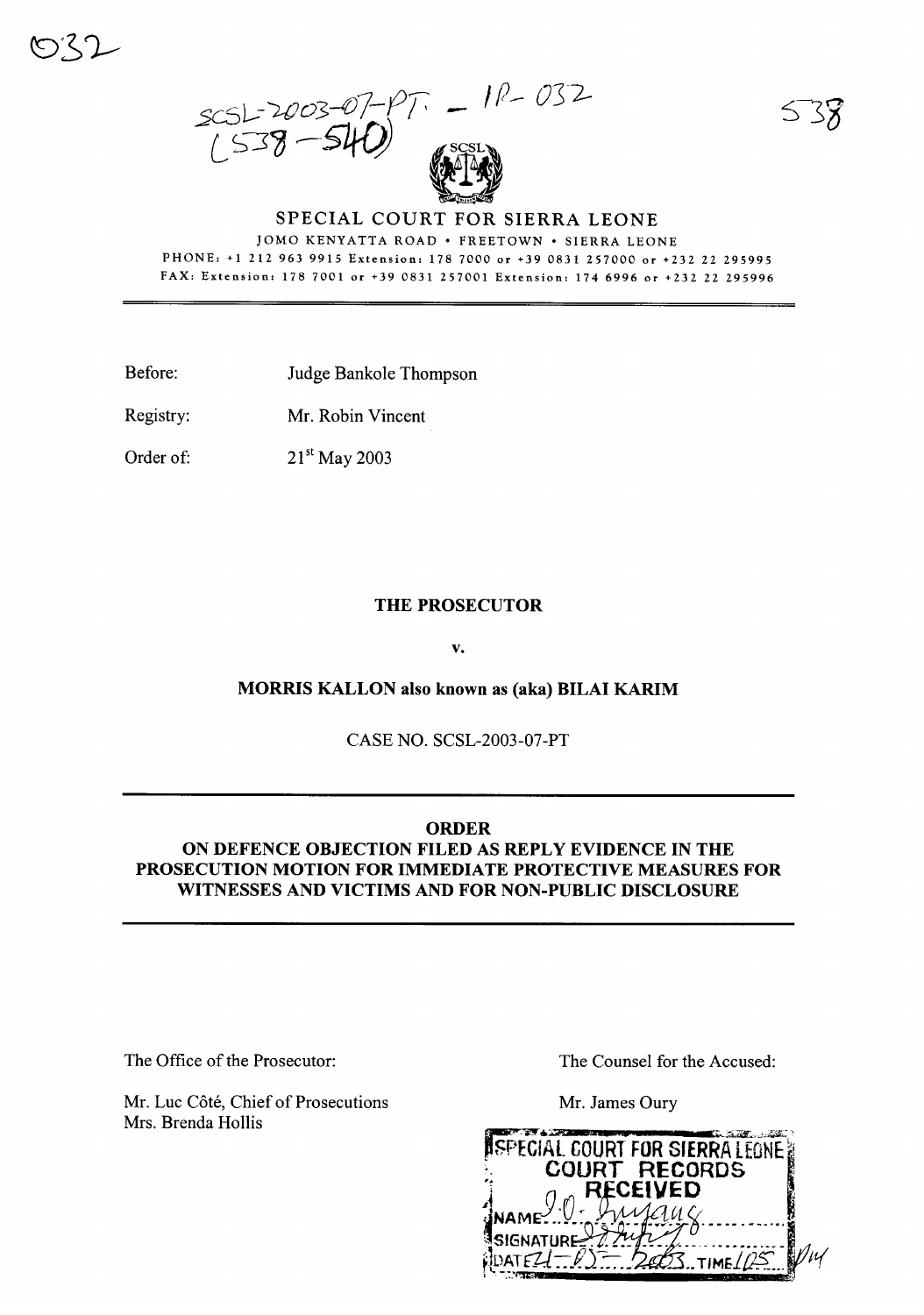## THE SPECIAL COURT FOR SIERRA LEONE (the Special Court),

SITTING AS Judge Bankole Thompson, designated by the President of the Special Court according to Rule 28 of the Rules of Procedure and Evidence ("the Rules");

CONSIDERING the Prosecution Motion for Immediate Protective Measures for Witnesses and Victims and for Non-Public Disclosure filed on the  $7<sup>th</sup>$  April 2003 and the relevant Response of the Defence and the Reply of the Prosecutor thereto;

HAVING NOW BEEN SEIZED with the Defence Objection to Evidence Filed as Reply Evidence in the Prosecution Motion for Immediate Protective Measures for Witnesses and Victims and for Non-Public Disclosure on the  $12<sup>th</sup>$  May 2003 ("the Objection");

HAVING RECEIVED the Prosecutor's Request for Leave to File Response to Defence Objection to Evidence Filed as Reply Evidence in the Prosecution Motion for Immediate Protective Measures for Witnesses and Victims and for Non-Public Disclosure (the "Prosecution's Request) on  $12^{th}$  May 2003;

CONSIDERING that the Defence in its Objection avers, *inter alia,* that new evidence has been submitted in the Reply and that the Defence was therefore deprived of the opportunity to address evidence forming part of a moving party's case;

CONSIDERING that the Defence therefore prays that either such evidence, in particular the Declaration of Allan Quee, dated  $25<sup>th</sup>$  April 2003, the Declaration of Saleem Vahidy, dated 28<sup>th</sup> April 2003, the letter of President Kabbah to the President of the Security Counsel dated 14<sup>th</sup> March 2003 and the Declaration of Keith Biddle dated 29<sup>th</sup> April 2003 be ruled inadmissible and to proceed to a determination of the Prosecutions Motion on the basis of the admissible material submitted or in alternative to allow to file a response to the Prosecutor's Reply and the new evidence presented;

CONSIDERING that the additional bases of the Prosecution's Reply, in particular the declarations cited above, cannot be considered as fresh evidence, but may only be considered as evidence of a rebutting character, as the declarations only add and strengthen the line of argument in the Motion, and that the additional declarations do not initiate an entire new line of argumentation;

CONSIDERING that the Rules do not provide for a response to a reply;

NOW HEREBY, pursuant to Rule 54 of the Rules,

 $K\sqrt{3}$